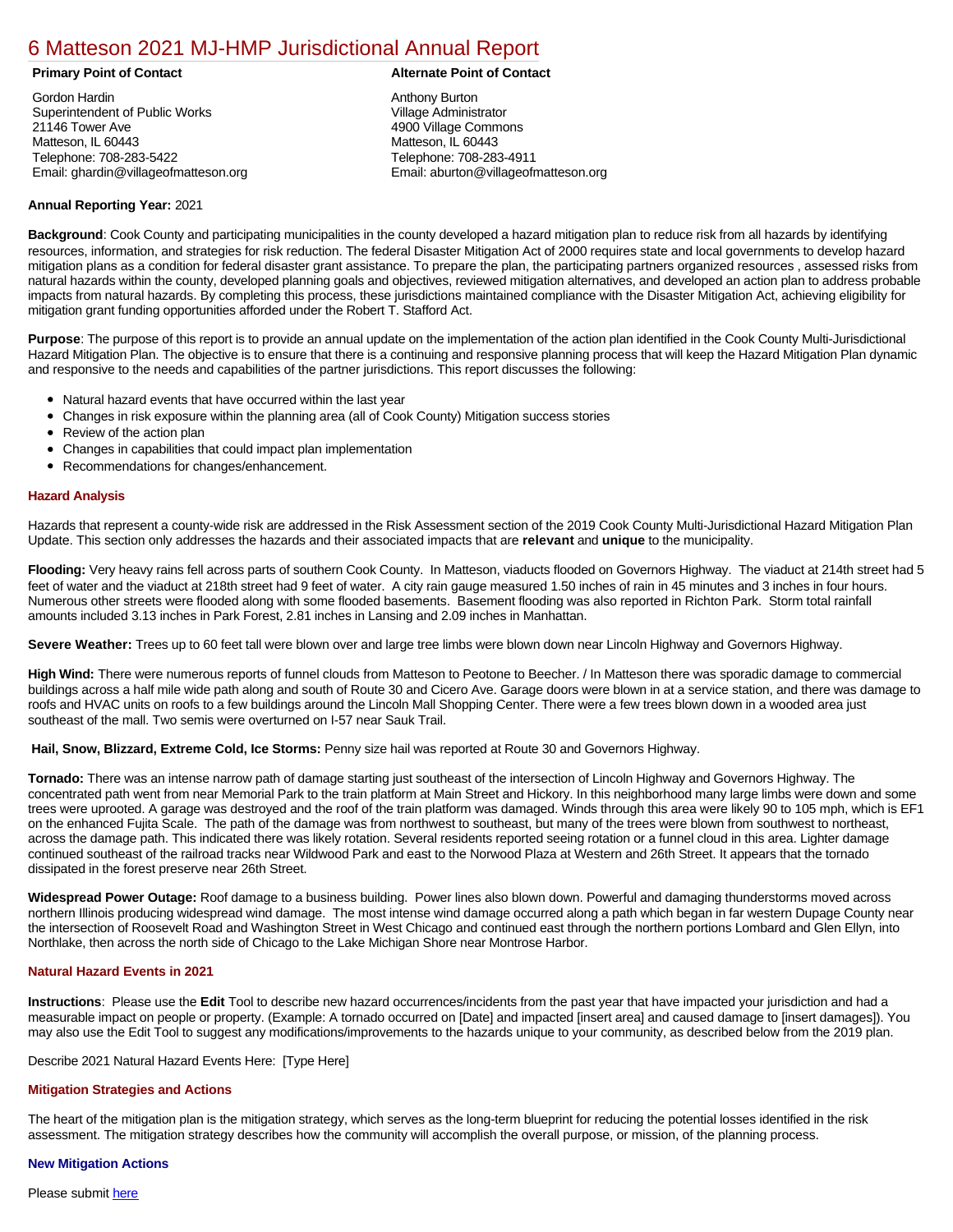# **Ongoing Mitigation Actions**

The following are ongoing actions. During the 2019 update, these "ongoing" mitigation actions and projects were modified and/or amended, as needed. Reviewers of this report should refer to the Hazard Mitigation Plan for more detailed descriptions of each action and the prioritization process. Address the following for each mitigation action:

- Was any element of the action carried out during the reporting period?
- If no action was completed, why?
- $\bullet$ Is the timeline for implementation or the action still appropriate?
- If the action was completed, does it need to be changed or removed from the action plan?

| TABLE: HAZARD MITIGATION ACTION PLAN MATRIX                                                                                                                                                                                                                                                                                                                                                                                                                                                                                                                                                                                                                                                                                                                                                                   |                       |             |                                                                                                                                                                                                                                                                     |                          |                         |                          |                                                                                                   |                                                            |
|---------------------------------------------------------------------------------------------------------------------------------------------------------------------------------------------------------------------------------------------------------------------------------------------------------------------------------------------------------------------------------------------------------------------------------------------------------------------------------------------------------------------------------------------------------------------------------------------------------------------------------------------------------------------------------------------------------------------------------------------------------------------------------------------------------------|-----------------------|-------------|---------------------------------------------------------------------------------------------------------------------------------------------------------------------------------------------------------------------------------------------------------------------|--------------------------|-------------------------|--------------------------|---------------------------------------------------------------------------------------------------|------------------------------------------------------------|
| <b>Completion status legend:</b><br>$N = New$<br>$O =$ Action Ongoing toward Completion<br>$R =$ Want Removed from Annex<br>$C = Project Completed$<br>$X = No$ Action Taken                                                                                                                                                                                                                                                                                                                                                                                                                                                                                                                                                                                                                                  |                       |             |                                                                                                                                                                                                                                                                     |                          |                         |                          |                                                                                                   |                                                            |
| 2021<br><b>Status</b>                                                                                                                                                                                                                                                                                                                                                                                                                                                                                                                                                                                                                                                                                                                                                                                         | 2020<br><b>Status</b> | 2019 Status | <b>Hazards Mitigated</b>                                                                                                                                                                                                                                            | <b>Objectives</b><br>Met | Lead<br><b>Agencies</b> | <b>Estimated</b><br>Cost | Sources of<br><b>Funding</b>                                                                      | <b>Timeline/Projected</b><br><b>Completion Date</b><br>(a) |
| Action M2.1-IMPROVE PUBLIC INFRASTRUCTURE regarding mitigation of floods and other hazards with specific concentrations on water/sewer<br>infrastructure projects. Some other mitigation efforts include: sewer lining and smoke testing for combined sewer overflow; street reconstruction/drainage;<br>new sidewalk design/construction to include better drainage; elevated tank raising; water main replacements for sustainability; elevated tank painting for<br>better sustainability; sanitary sewer cleaning; utility upgrades/efficiency regarding public street lights; local roads and bridge assessments to ensure<br>sustainability. Basic premise is to increase resilience of infrastructure and critical facilities which also includes the establishment of public rain gardens as<br>well. |                       |             |                                                                                                                                                                                                                                                                     |                          |                         |                          |                                                                                                   |                                                            |
| <b>Status Description:</b>                                                                                                                                                                                                                                                                                                                                                                                                                                                                                                                                                                                                                                                                                                                                                                                    |                       |             |                                                                                                                                                                                                                                                                     |                          |                         |                          |                                                                                                   |                                                            |
|                                                                                                                                                                                                                                                                                                                                                                                                                                                                                                                                                                                                                                                                                                                                                                                                               |                       | Completed   | All                                                                                                                                                                                                                                                                 | 1, 2, 3, 7, 9,<br>12     | Matteson                | \$20,000.00;<br>High     | Some Local<br>Government<br>Resources.<br>Seeking Cook<br>County, State,<br>and Federal<br>Grants | Completed                                                  |
|                                                                                                                                                                                                                                                                                                                                                                                                                                                                                                                                                                                                                                                                                                                                                                                                               |                       |             | Action M2.2—STRENGTHEN BUILDING AND ZONING CODES - impacts of natural hazards on future land uses; integrate hazard mitigation policies;<br>strengthen land-use planning efforts; reduce natural hazard risk and vulnerability to potentially isolated populations. |                          |                         |                          |                                                                                                   |                                                            |
| <b>Status Description:</b>                                                                                                                                                                                                                                                                                                                                                                                                                                                                                                                                                                                                                                                                                                                                                                                    |                       |             |                                                                                                                                                                                                                                                                     |                          |                         |                          |                                                                                                   |                                                            |
| $\circ$                                                                                                                                                                                                                                                                                                                                                                                                                                                                                                                                                                                                                                                                                                                                                                                                       |                       | Ongoing     | All                                                                                                                                                                                                                                                                 | 2, 4, 10, 12             | Matteson                | Low                      | Some Local<br>Government<br>Resources.<br>Cook County                                             | Short-term                                                 |
| Action M2.3-72-HOUR SELF SUFFICIENCY - increase Matteson capacity to handle hazards and related crisis within its own government immediately and<br>strengthen intergovernmental agreements and cooperation during and after hazards as well. Specifics increasing local capacity through all phases of<br>emergency management; increase resilience; improve systems that provide early warnings; establish new partnerships and strengthen existing<br>partnerships.                                                                                                                                                                                                                                                                                                                                        |                       |             |                                                                                                                                                                                                                                                                     |                          |                         |                          |                                                                                                   |                                                            |
| <b>Status Description:</b>                                                                                                                                                                                                                                                                                                                                                                                                                                                                                                                                                                                                                                                                                                                                                                                    |                       |             |                                                                                                                                                                                                                                                                     |                          |                         |                          |                                                                                                   |                                                            |
| O                                                                                                                                                                                                                                                                                                                                                                                                                                                                                                                                                                                                                                                                                                                                                                                                             |                       | Ongoing     | All                                                                                                                                                                                                                                                                 | 1, 2, 5, 8               | Matteson                | \$50,000:<br>Medium      | Local<br>Government<br>Resources.<br>Cook County,<br>State, and<br><b>Federal Grants</b>          | Short-term                                                 |
| Action M2.4—ENHANCE TORNADO WARNING PROTOCOL - help minimize disruption of Matteson government operations; improve early warning<br>systems and emergency response communications; enhance partnerships regarding warning protocol.                                                                                                                                                                                                                                                                                                                                                                                                                                                                                                                                                                           |                       |             |                                                                                                                                                                                                                                                                     |                          |                         |                          |                                                                                                   |                                                            |
| <b>Status Description:</b>                                                                                                                                                                                                                                                                                                                                                                                                                                                                                                                                                                                                                                                                                                                                                                                    |                       |             |                                                                                                                                                                                                                                                                     |                          |                         |                          |                                                                                                   |                                                            |
| O                                                                                                                                                                                                                                                                                                                                                                                                                                                                                                                                                                                                                                                                                                                                                                                                             |                       | Ongoing     | All                                                                                                                                                                                                                                                                 | 1, 5, 8                  | Matteson                | \$100,000;<br>Medium     | Local<br>Government<br>Resources.<br>Cook County,<br>State and<br><b>Federal Grants</b>           | Short-term                                                 |
| Action M2.5-PROVIDE SHELTER FACILITIES - working alongside early warning program; established partnerships with other governments and<br>communities; reduce loss of injury/save lives.                                                                                                                                                                                                                                                                                                                                                                                                                                                                                                                                                                                                                       |                       |             |                                                                                                                                                                                                                                                                     |                          |                         |                          |                                                                                                   |                                                            |
| <b>Status Description:</b>                                                                                                                                                                                                                                                                                                                                                                                                                                                                                                                                                                                                                                                                                                                                                                                    |                       |             |                                                                                                                                                                                                                                                                     |                          |                         |                          |                                                                                                   |                                                            |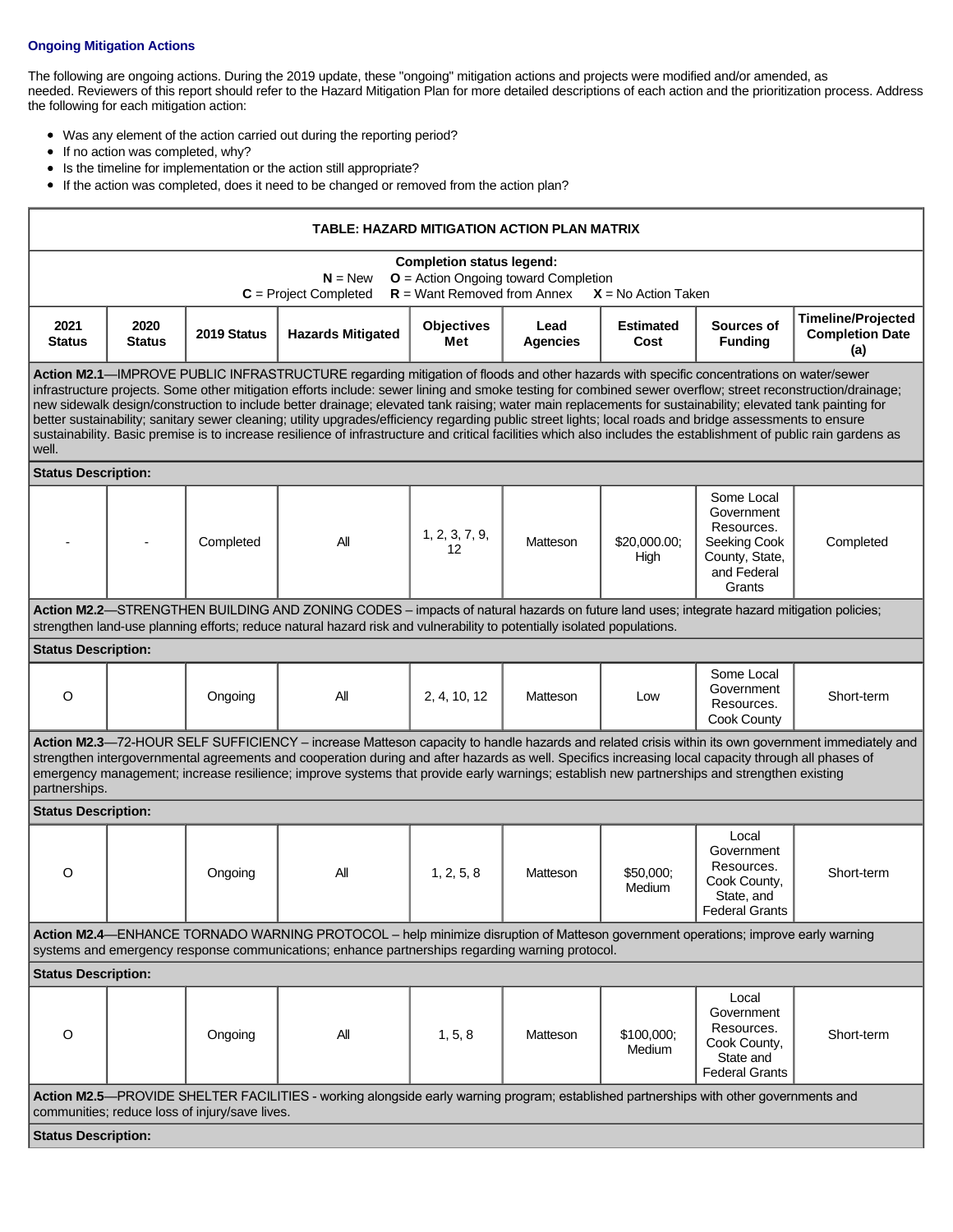|                                                                                                                                                                                                                                                                                                                                                                                                                                                                                                                                                                                                                                                                                                                                                                                                                                                                                 |  | Completed | All                                                                                                                             | 5, 8, 12                        | Matteson and<br>Township | \$500,000;<br>High   | Local<br>Government<br>Resources.<br>Cook County,<br>State, and<br>Federal Grants.<br>Foundation<br>Grants                  | Completed                              |  |  |
|---------------------------------------------------------------------------------------------------------------------------------------------------------------------------------------------------------------------------------------------------------------------------------------------------------------------------------------------------------------------------------------------------------------------------------------------------------------------------------------------------------------------------------------------------------------------------------------------------------------------------------------------------------------------------------------------------------------------------------------------------------------------------------------------------------------------------------------------------------------------------------|--|-----------|---------------------------------------------------------------------------------------------------------------------------------|---------------------------------|--------------------------|----------------------|-----------------------------------------------------------------------------------------------------------------------------|----------------------------------------|--|--|
| Action M2.6—DEVELOP EVACUATION PLAN - working alongside early warning program; established partnerships with other governments and<br>communities; reduce loss of injury/save lives.                                                                                                                                                                                                                                                                                                                                                                                                                                                                                                                                                                                                                                                                                            |  |           |                                                                                                                                 |                                 |                          |                      |                                                                                                                             |                                        |  |  |
| <b>Status Description:</b>                                                                                                                                                                                                                                                                                                                                                                                                                                                                                                                                                                                                                                                                                                                                                                                                                                                      |  |           |                                                                                                                                 |                                 |                          |                      |                                                                                                                             |                                        |  |  |
|                                                                                                                                                                                                                                                                                                                                                                                                                                                                                                                                                                                                                                                                                                                                                                                                                                                                                 |  | Completed | All                                                                                                                             | 5, 8, 12                        | Matteson and<br>Township | \$100,000:<br>Medium | Local<br>Government<br>Resources.<br>Cook County,<br>State, and<br>Federal Grants.<br>Foundation<br>Grants                  | Completed                              |  |  |
| Action M2.7—DEVELOP POST-DISASTER RECOVERY PLAN - utilizing resilience of critical facilities; development, improvements, and protection of early<br>warning and post warning systems; utilizing good data; establishment of good partnerships with neighboring communities and other governments;<br>encouragement of natural environment mitigation efforts.                                                                                                                                                                                                                                                                                                                                                                                                                                                                                                                  |  |           |                                                                                                                                 |                                 |                          |                      |                                                                                                                             |                                        |  |  |
| <b>Status Description:</b>                                                                                                                                                                                                                                                                                                                                                                                                                                                                                                                                                                                                                                                                                                                                                                                                                                                      |  |           |                                                                                                                                 |                                 |                          |                      |                                                                                                                             |                                        |  |  |
|                                                                                                                                                                                                                                                                                                                                                                                                                                                                                                                                                                                                                                                                                                                                                                                                                                                                                 |  | Completed | All                                                                                                                             | 2, 5, 6, 8, 13                  | Matteson and<br>Township | \$100,000;<br>Medium | Local<br>Government<br>Resources.<br>Cook County,<br>State, and<br>Federal Grants.<br>Foundation<br>Grants                  | Completed                              |  |  |
| Action M2.8-DEVELOP PUBLIC EDUCATION PROGRAMS - Although it would be most helpful to have all planning programs in place prior to outreach<br>and education, its crucial to involve residents and businesses with what keeps them safe. Outreach and education include posting information on Village<br>Website; discussions about private rain gardens; keeping your home safe with proactive measures. Education programs will involve village hazard mitigation<br>policies; early warning systems; utilizing the best data available and technologies to educate public; partnership identifications with other governments,<br>agencies, and communities and where to seek help while in a disaster; education about codes and land use within the area; and encourage residents and<br>businesses as to when and how to mitigate hazards regarding their own properties. |  |           |                                                                                                                                 |                                 |                          |                      |                                                                                                                             |                                        |  |  |
| <b>Status Description:</b>                                                                                                                                                                                                                                                                                                                                                                                                                                                                                                                                                                                                                                                                                                                                                                                                                                                      |  |           |                                                                                                                                 |                                 |                          |                      |                                                                                                                             |                                        |  |  |
|                                                                                                                                                                                                                                                                                                                                                                                                                                                                                                                                                                                                                                                                                                                                                                                                                                                                                 |  | Completed | All                                                                                                                             | 4, 5, 6, 8, 10,<br>11, 13       | Matteson                 | \$150,000            | Local<br>Government<br>Resources.<br>Cook County,<br>State, and<br>Federal Grants.<br>Foundation and<br>Education<br>Grants | Completed                              |  |  |
| Action M2.9-Where appropriate, support retrofitting, purchase, or relocation of structures in hazard-prone areas to prevent future structure damage. Give<br>priority to properties with exposure to repetitive losses.                                                                                                                                                                                                                                                                                                                                                                                                                                                                                                                                                                                                                                                         |  |           |                                                                                                                                 |                                 |                          |                      |                                                                                                                             |                                        |  |  |
| <b>Status Description:</b>                                                                                                                                                                                                                                                                                                                                                                                                                                                                                                                                                                                                                                                                                                                                                                                                                                                      |  |           |                                                                                                                                 |                                 |                          |                      |                                                                                                                             |                                        |  |  |
| O                                                                                                                                                                                                                                                                                                                                                                                                                                                                                                                                                                                                                                                                                                                                                                                                                                                                               |  | Ongoing   | All                                                                                                                             | 7, 13                           | Matteson                 | High                 | <b>FEMA Hazard</b><br>Mitigation<br>Grants                                                                                  | Long-term<br>(depending on<br>funding) |  |  |
| Action M2.10—Continue to support the county-wide actions identified in Cook County's Hazardous Mitigation plan.                                                                                                                                                                                                                                                                                                                                                                                                                                                                                                                                                                                                                                                                                                                                                                 |  |           |                                                                                                                                 |                                 |                          |                      |                                                                                                                             |                                        |  |  |
| <b>Status Description:</b>                                                                                                                                                                                                                                                                                                                                                                                                                                                                                                                                                                                                                                                                                                                                                                                                                                                      |  |           |                                                                                                                                 |                                 |                          |                      |                                                                                                                             |                                        |  |  |
| $\circ$                                                                                                                                                                                                                                                                                                                                                                                                                                                                                                                                                                                                                                                                                                                                                                                                                                                                         |  | Ongoing   | ΑIΙ                                                                                                                             | All                             | Matteson                 | Low                  | <b>General Fund</b>                                                                                                         | Short- and long-term                   |  |  |
| Action M2.11—Actively participate in the plan maintenance strategy identified in this plan.                                                                                                                                                                                                                                                                                                                                                                                                                                                                                                                                                                                                                                                                                                                                                                                     |  |           |                                                                                                                                 |                                 |                          |                      |                                                                                                                             |                                        |  |  |
| <b>Status Description:</b>                                                                                                                                                                                                                                                                                                                                                                                                                                                                                                                                                                                                                                                                                                                                                                                                                                                      |  |           |                                                                                                                                 |                                 |                          |                      |                                                                                                                             |                                        |  |  |
| $\mathsf O$                                                                                                                                                                                                                                                                                                                                                                                                                                                                                                                                                                                                                                                                                                                                                                                                                                                                     |  | Ongoing   | All                                                                                                                             | 3, 4, 6                         | <b>DHSEM</b><br>Matteson | Low                  | <b>General Fund</b>                                                                                                         | Short-term                             |  |  |
|                                                                                                                                                                                                                                                                                                                                                                                                                                                                                                                                                                                                                                                                                                                                                                                                                                                                                 |  |           | Action M2.12-Consider participation in incentive-based programs such as the Community Rating System, Tree City, and StormReady. |                                 |                          |                      |                                                                                                                             |                                        |  |  |
| <b>Status Description:</b>                                                                                                                                                                                                                                                                                                                                                                                                                                                                                                                                                                                                                                                                                                                                                                                                                                                      |  |           |                                                                                                                                 |                                 |                          |                      |                                                                                                                             |                                        |  |  |
| O                                                                                                                                                                                                                                                                                                                                                                                                                                                                                                                                                                                                                                                                                                                                                                                                                                                                               |  | Ongoing   | All                                                                                                                             | 3, 4, 5, 6, 7, 9,<br>10, 11, 13 | Matteson                 | Low                  | <b>General Fund</b>                                                                                                         | Long-term                              |  |  |